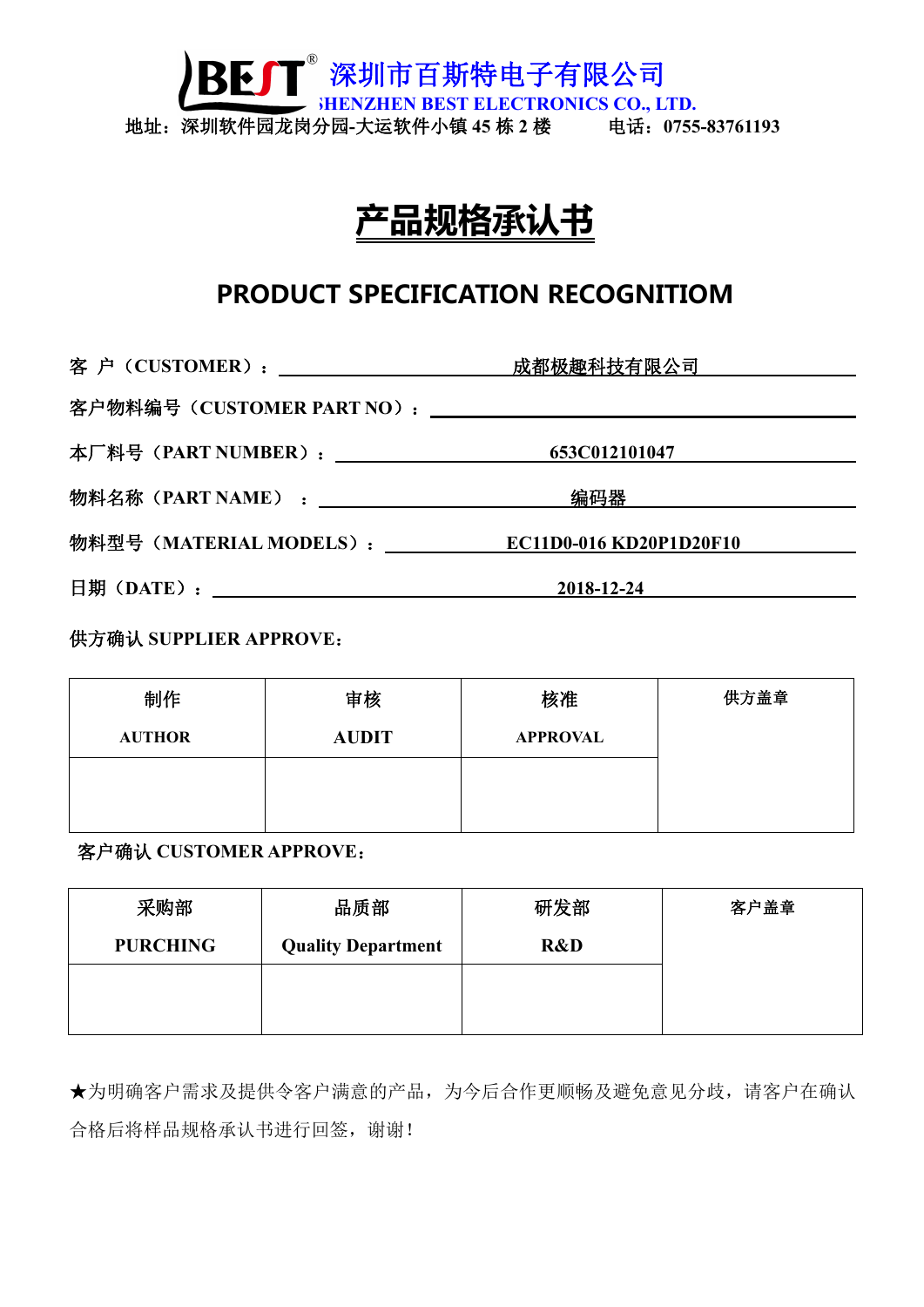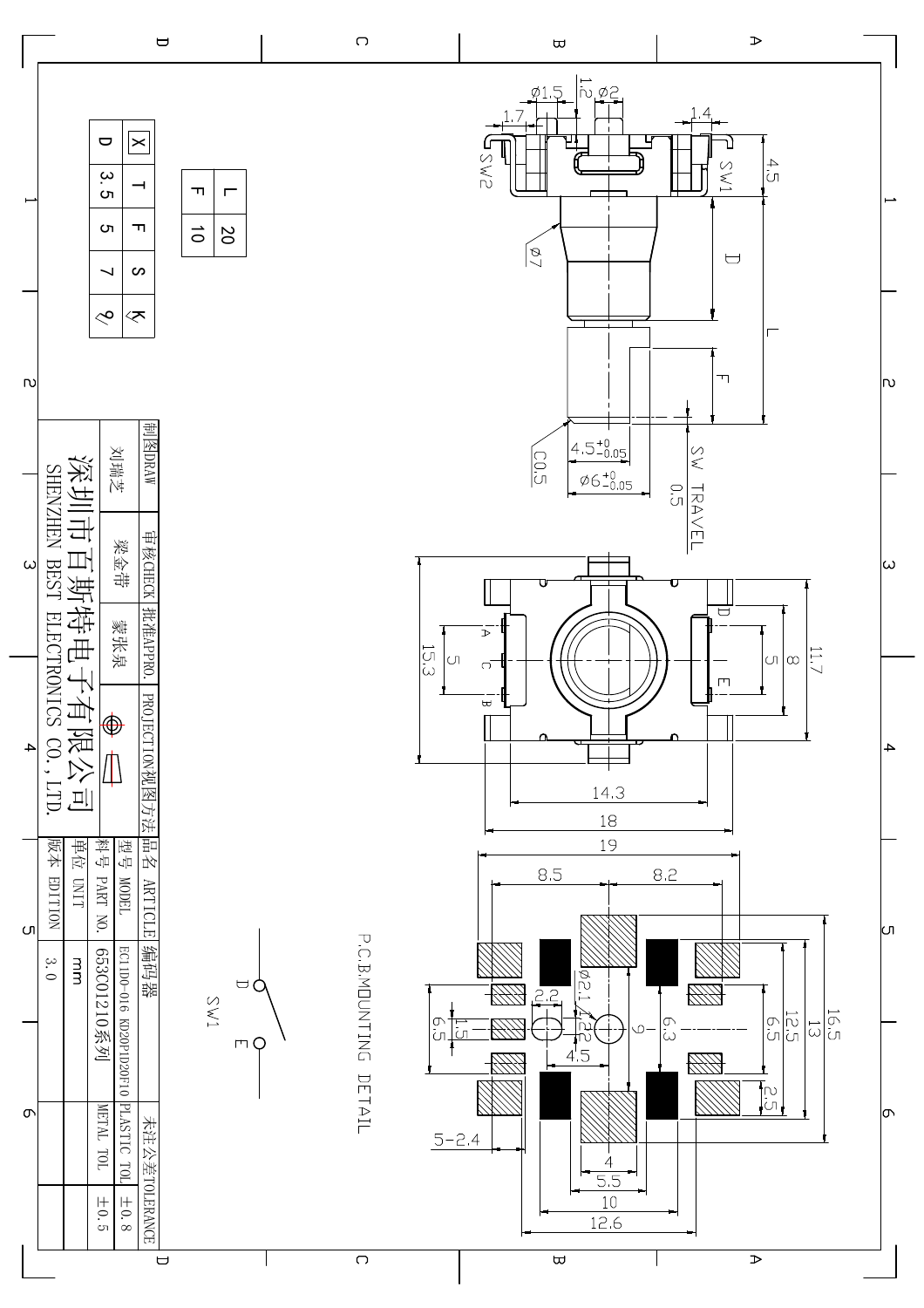## EC11正向系列规格书 EC11 FORWARD DIRECTION SERIES SPECIFICATION 1/6

| 1. 一般事项General                                                                                       |
|------------------------------------------------------------------------------------------------------|
| 1-1. 适用规格 Scope                                                                                      |
| 本规格书适用于微小电流回路的电子设备, 属11型回转型编码器.                                                                      |
| This specification applies to 11mm size low-profile rotary encoder (incremental type)                |
| for microscopic current circuits, used in electronic equipment.                                      |
| 1-2. 标准状态Standard atmospheric conditions                                                             |
| 除另有规定外, 测量应在以下状态下进行:                                                                                 |
|                                                                                                      |
| Unless otherwise specified, the standard range of atmospheric conditions for making                  |
| measurements and test is as following limits:                                                        |
| 温 度 Ambient temperature : 15℃ to 35℃                                                                 |
| 相对湿度 Relative humidity : 25% to 85%                                                                  |
| 压 Air pressure<br>:86kpa to 106kpa<br>气                                                              |
| 如果对在上述所提到的条件中所做的实测值有疑问的话,应使用以下条件进行测量:                                                                |
| If doubt arises on the decision based on the measured values under the above-mentioned               |
| conditions, the following conditions shall be employed:                                              |
| 温   度 Ambient temperature : $20±1°C$                                                                 |
| 相对湿度 Relative humidity : 63% to 67%                                                                  |
| 气 压 Air pressure<br>:86kpa to 106kpa                                                                 |
| 1-3. 使用温度范围                                                                                          |
| Operating temperature range :-30°C to+80°C                                                           |
| 1-4. 保存温度范围                                                                                          |
| 图1 fig. 1<br>Storage temperature range : $-40^{\circ}\text{C}$ to +85 $^{\circ}\text{C}$             |
| $\sim$ DC 5V<br>2. 构造Construction                                                                    |
| 2-1.尺寸 Dimensions<br>$10K\Omega$ :<br>$\cdot$ 10K $\Omega$                                           |
| 见所附成品图 Refer to attached drawing<br>Terminal A<br>Terminal B                                         |
| 3. 额定值 Rating<br>A 端子<br>B 端子                                                                        |
| 3-1. 额定电压<br>$A \circ \rightarrow \mathbb{W}$<br><del>´</del> ⁄W——∽E                                 |
| $10K\Omega$<br>$10K \Omega$<br>Rated voltage: DC 5V<br>アライト コート・コート                                  |
| Encoder<br>3-2. 最大额定电流 (阻抗负载)<br>$0.01 \mu F =$<br>$\pm$ 0.01 µ F                                    |
| Maximum operating current (resistive load)                                                           |
| Terminal C<br>各相导线 Each lead: O.5mA(Max 5mA;Min O.5mA)                                               |
| C 端子<br>公共导线Common lead:1mA(Max 10mA;Min 0.5mA)                                                      |
| 4. 使用上的事项Application Notes                                                                           |
| 4-1. 避免储藏于高温潮湿及腐蚀的场所. 产品购入后尽可能在6个月内使用完. 拆包装后未使用完的剩余                                                  |
| 产品需储藏于防潮防毒的环境下.                                                                                      |
| Avoid storing the products in a place at high temperature, high humidity and in Corrosive            |
| gases. Please use this product as soon as possible with 6 months limitation. If any remainder        |
| left after packing is opened, please store it with proper moistureproofing, gasproofing etc.         |
| 4-2. 编码器信号的计算方法应将操作的速度, 信号的取样时间及电子回路中的微电脑软体等考虑进去.                                                    |
| The encoder pulses count method should be designed with taking operating speed, sampling             |
|                                                                                                      |
| time and esign of the microcomputer software into cosideration.                                      |
| 4-3. 此产品在定位点的输出波形参照(5-1), 因此在设计软体时请留意其状态, 推荐以A相位为参考基准。                                               |
| With this products the detent position output consult fig. 5-1. Therefore make the A phase           |
| the reference at the soft ware design stage. Recommended that use A output signal for the reference. |
| 4-4. 在设计时要考虑到杂讯, 建议使用R/C滤波电路, (图1)                                                                   |
| At design of the pulse count process. Using the $C/R$ filter circuit is Recommended. (fig. 1)        |
| 4-5. 本产品请勿碰触到水, 可能会导致输出波形的异常.                                                                        |
| Care must be taken not to expose this product to water or dew to prevent possible problem            |
| in pluses output waveform.                                                                           |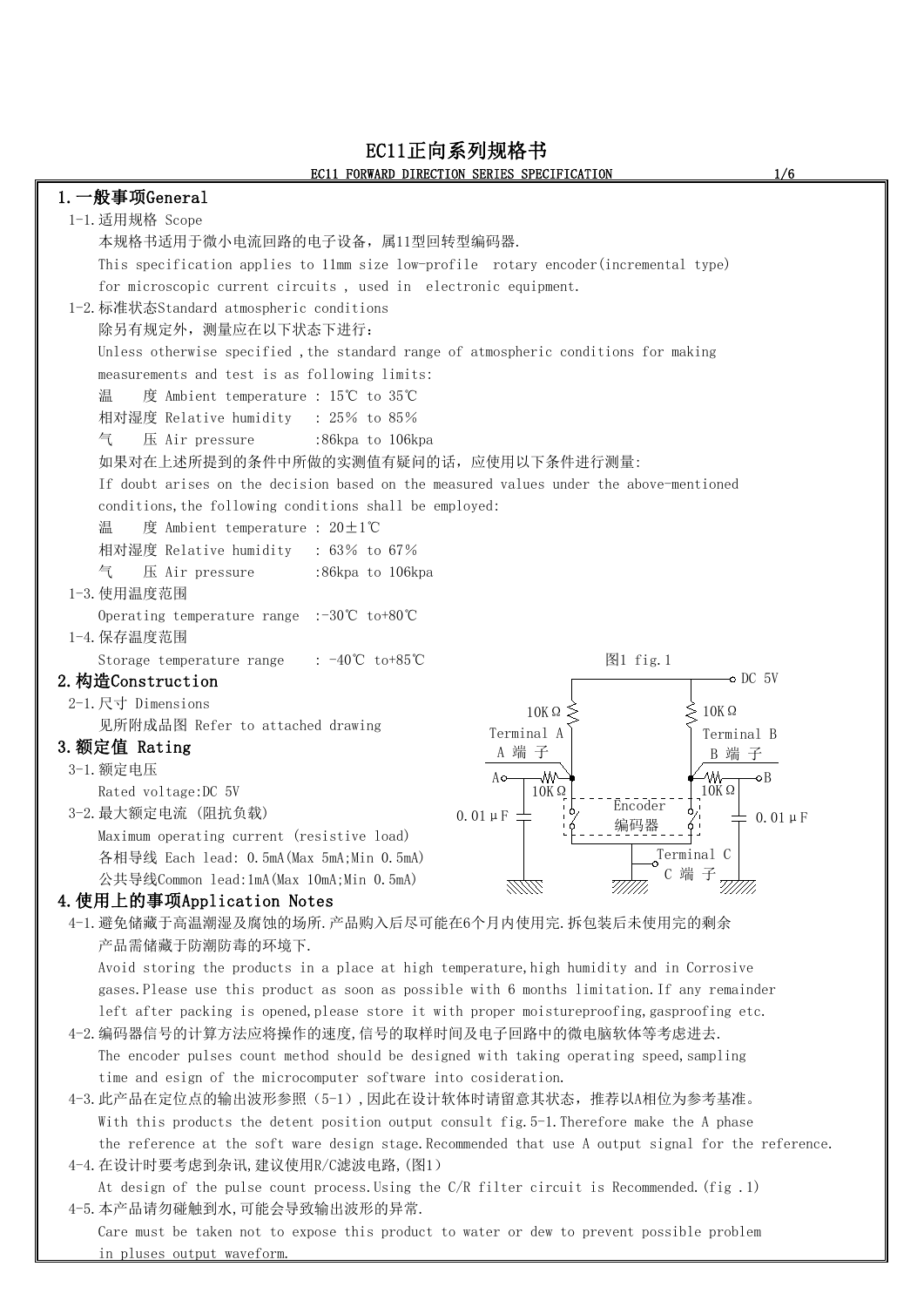|                         | 5. 电气性能 Electrical Characteristics                  |                                                                                      |                                                              |
|-------------------------|-----------------------------------------------------|--------------------------------------------------------------------------------------|--------------------------------------------------------------|
| 项目                      |                                                     | 条件                                                                                   | 规格                                                           |
| <b>ITEM</b>             |                                                     | CONDITIONS                                                                           | SPECIFICATIONS                                               |
|                         |                                                     | A、B两信号输出相位差, 输出波形详细见(图2/3)(虚线表示带卡点装置的上擎子处位置)                                         |                                                              |
|                         |                                                     | 2 Phase-different signals (signal A, signal B) Details shown in $\frac{f}{g}$ . 2/3> |                                                              |
|                         | (The broken line shows detent position.)            |                                                                                      |                                                              |
|                         | 轴回转方向                                               | 信号                                                                                   | 输出波形                                                         |
|                         | Shaft rotati-                                       | Signal                                                                               | Output                                                       |
| 5-1. 输出信号               | onal direction                                      | 图2 fig. 2                                                                            | 图3 fig. 3                                                    |
| Output signal           |                                                     | A(A-C端子间)<br>$OFF$ —<br>$ON$ $--$                                                    | $OFF \rightarrow$<br>ON                                      |
| format                  | 顺时针方向                                               | A(TerminalA-C)<br>$OFF$ —                                                            | 0FF                                                          |
|                         | C. W                                                | B(B-C端子间)<br>$ON -$                                                                  | ON                                                           |
|                         |                                                     | B(TerminalB-C)<br>$OFF$ —                                                            |                                                              |
|                         |                                                     | A(A-C端子间)<br>$ON$ -                                                                  | ON                                                           |
|                         | 逆时针方向                                               | $A(TerminalA-C)$<br>$OFF -$<br>ON                                                    | ON                                                           |
|                         | C. C. W                                             | B(B-C端子间)                                                                            |                                                              |
|                         |                                                     | B(TerminalB-C)                                                                       |                                                              |
|                         | 回转360°的输出脉冲数.                                       |                                                                                      | □15 个脉冲/360° (图2)                                            |
| 5-2. 分解能力<br>Resolution | Number of pulses in 360° rotation.                  |                                                                                      | $15 \text{pulses}/360^{\circ}$ (fig. 2)<br> ■20个脉冲/360° (图3) |
|                         |                                                     |                                                                                      | $ 20pulses/360^{\circ}$ (fig. 3)                             |
|                         | 下(图4) 所示回路, 轴以360°/S的速度转动测定。                        |                                                                                      |                                                              |
|                         |                                                     | Measurement shall be made under the condition as follows.                            |                                                              |
|                         |                                                     | Shaft rotational speed : $360^{\circ}$ /S Test circuit : (fig. 4)                    |                                                              |
|                         | 图4 〈fig. 4〉                                         |                                                                                      | 图5 〈fig. 5〉                                                  |
|                         |                                                     | DC 5V<br>0FF                                                                         |                                                              |
|                         | $10K\Omega$                                         | $3.5V - -$<br>$10K\Omega$                                                            |                                                              |
| 5-3. 开关特性               | Terminal A                                          | Terminal B                                                                           |                                                              |
| Switching               | A 端子                                                | B 端 子<br>$1.5V - -$<br>Encoder                                                       |                                                              |
| characteristics         |                                                     | 编码器<br>$ON - -$                                                                      |                                                              |
|                         |                                                     | ~t1<br>-o Terminal C                                                                 | t3                                                           |
|                         |                                                     | <i>7777777,</i> C 端 子                                                                |                                                              |
|                         | (注) 编码OFF指输出电压3.5V以上的状态(fig.5).                     |                                                                                      |                                                              |
|                         |                                                     | Code-OFF area : The area which the voltage is $3.5V$ or more (fig. 5).               |                                                              |
|                         | 编码ON指输出电压1.5V以下的状态(fig.5).                          |                                                                                      |                                                              |
|                         |                                                     | Code-ON area : The area which the voltage is $1.5V$ or less (fig. 5).                |                                                              |
|                         | 编码从OFF→ON或ON→OFF时, 输出1.5V~3.5V的通过时                  |                                                                                      |                                                              |
| 5-3-1. 振荡               | 间.应符合规定Specified by the signal's passage            |                                                                                      | t1, t3 $\leq$ 3mS                                            |
| Chattering              | time from 1.5V to 3.5V of each switching            |                                                                                      |                                                              |
|                         | $ position(code$ OFF $\sim$ ON or ON $\sim$ OFF)    |                                                                                      |                                                              |
|                         | 编码0N部份的1.5V以上的电压变动时间在振荡t1,t3之                       |                                                                                      |                                                              |
|                         | 间会产生1mS以上, 1.5V以下的ON部份. 另外, 如果各突跳                   |                                                                                      |                                                              |
| 5-3-2. 滑动杂讯             | 1.5V以下的范围在1mS以上时, 则判定为另一个突跳.                        |                                                                                      |                                                              |
| (突跳)Sliding             | Specified by the time of voltage change exceed      |                                                                                      |                                                              |
| noise (Bounce)          | $ 1.5V $ in code-ON area. When the bounce has code  |                                                                                      | $t2<\leq 2mS$                                                |
|                         | -ON time less than 1mS between chattering (tlor     |                                                                                      |                                                              |
|                         |                                                     | $(t3)$ the voltage change shall be regarded as a part of                             |                                                              |
|                         |                                                     | chattering. When the code-ONtime between 2 bounces is                                |                                                              |
|                         | less than 1mS they are regarded as 1 linked bounce. |                                                                                      |                                                              |

### EC11正向系列规格书 EC11 FORWARD DIRECTION SERIES SPECIFICATION 2/6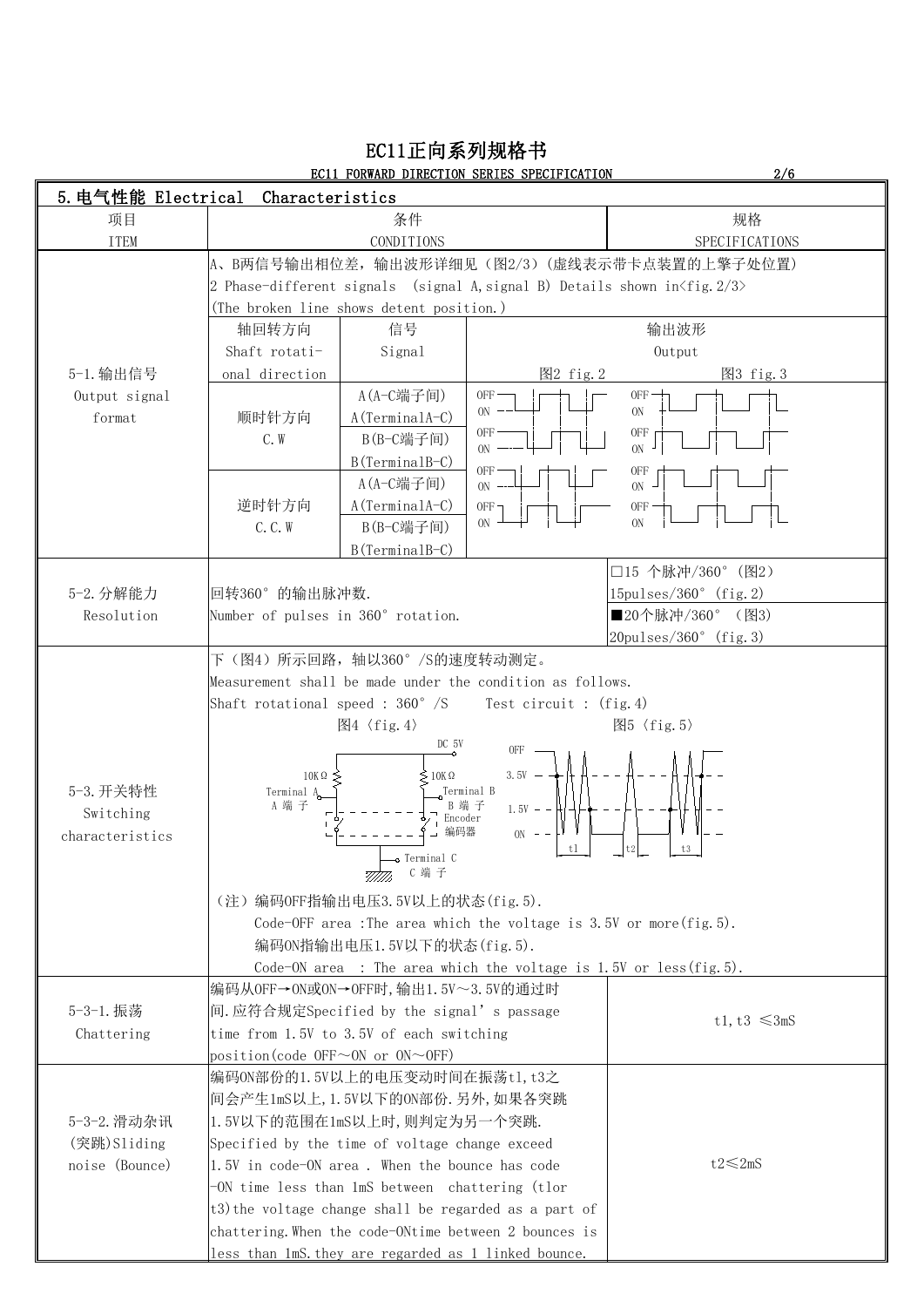## EC11正向系列规格书

| 3.5V以上<br>5-3-3. 滑动噪音<br> 编码OFF部份的电压变动。<br>Sliding noise<br>3.5Vmin<br>The voltage change in code-OFF area.<br>下 (图6) 所示回路,轴以360°/S的速度转动测定。<br>Measurement shall be made under the condition<br>which the shaft is rotated at $60r/min$<br>5-4. 相位差<br>T1、T2、T3、T4≥0.08T<br>A信号(A~C间)<br>见图6 (fig. 6)<br>Phase<br>0FF<br>ON<br>图6 fig. 6<br>difference<br>signal A<br>0FF<br>ON<br>B信号(B~C间)<br>$T1 T2 T3 T4 $<br>signal B<br>C. W Direction<br>在端子和支架间施加电压 250V DC。<br>5-5. 绝缘阻抗<br>100MΩ 以上<br>Insulation<br>Measurement shall be made under the condition<br>which a voltage of 250V DC is applied between<br>$100M\Omega$ Min<br>resistance<br>individual terminals and frame.<br>5-6. 耐电压<br>不得有绝缘破坏<br>在端子和支架间施加AC300V电压1分钟<br>Dielectric<br>A voltage of 300V AC shall be applied for<br>Without arcing or breakdown.<br>minute between individual terminals and frame.<br>strength<br>1Q以下<br>5-7. 端子间接触阻抗<br> 输出信号处于ON时安定状态条件下测定.<br>Measurement shall be stable condition which a<br>$1 \Omega$ Max<br>Contact resistance<br>output signal is ON.<br>6. 机械性能<br>Mechanical Characteristics<br>360° (无止档点)<br>6-1. 全回转角度<br>360° (Endless)<br>Total ratational angle<br>只适用于附卡点装置<br>6-2. 定位点力矩<br>$2 \sim 15$ mN. m. $(20 \sim 150$ gf. cm)<br>Detent torque<br>Only suitable for C.C, equipment.<br>□30点定位间隔角度12° ±2°<br>6-3. 定位点数及位置 只适用于附卡点装置<br>Number<br>30 detents Step angle: $12^{\circ} \pm 2^{\circ}$<br>Only suitable for C.C, equipment.<br>■20点定位间隔角度18°±2°<br>and position<br>20 detents Step angle: $18^\circ \pm 2^\circ$<br>of detent<br>6-4. 轴的推拉强度<br>在轴端, 沿轴向施加 8Kg 的静负荷力推和拉各10秒钟<br>轴向虚位间隙0.4以内<br>(产品焊锡固定在PCB上。)<br>Shaft play in axial<br>Push-pull<br>direction 0.4 Max<br>strength of<br>Push and pull static load of 8Kg shall be<br>shaft<br>applied to the shaft in the axial direction for<br>10s. (After soldering of the PC board)<br>6-5. 端子强度<br>在端子的先端施加5N (500g) 的力1分钟。<br>端子无损坏,无过度的松动. 允许变形.<br>A static load of 5N(500g) be applied to the tip of<br>Terminal<br>Without damage or excessive<br>looseness of terminals. terminal<br>strength<br>terminals for 1 minute in any direction.<br>bend is permitted.<br>6-6. 轴套螺纹紧固强度<br>$7.0$ kgf.cm以上<br>Bushing Nut<br>7.0kgf.cm Min<br>Tighten Strength<br>6-7. 轴向间隙<br>0.4mm 以下<br>$0.4$ mm Max<br>Shaft play in axial<br>direction<br>在距离轴顶端5MM处, 沿径向瞬间施加50mN.m(500gf.cm)的<br> 0.7*L/30mm p−p 以下 (L: 指<br>6-8. 轴摆动<br>力测试<br> 安装平面到轴的柄端的距离.)<br>A momentary load of 500gf.cm should be applied at the $0.7*L/30$ mm p-p Max<br>Shaft wobble<br>point 5mm from the tip of the shaft in a direction<br>L:Distance between mounting surface<br>perpendicular to the axis of shaft.<br>and measuring point on the shaft<br>5° 以下<br>6-9. 轴的回转方向摆动<br> 用角度板测定.<br>$5^\circ$ Max<br>Shaft play<br>Testing by angle board.<br>in rotational<br>wobble | EC11 FORWARD DIRECTION SERIES SPECIFICATION | 3/6 |
|------------------------------------------------------------------------------------------------------------------------------------------------------------------------------------------------------------------------------------------------------------------------------------------------------------------------------------------------------------------------------------------------------------------------------------------------------------------------------------------------------------------------------------------------------------------------------------------------------------------------------------------------------------------------------------------------------------------------------------------------------------------------------------------------------------------------------------------------------------------------------------------------------------------------------------------------------------------------------------------------------------------------------------------------------------------------------------------------------------------------------------------------------------------------------------------------------------------------------------------------------------------------------------------------------------------------------------------------------------------------------------------------------------------------------------------------------------------------------------------------------------------------------------------------------------------------------------------------------------------------------------------------------------------------------------------------------------------------------------------------------------------------------------------------------------------------------------------------------------------------------------------------------------------------------------------------------------------------------------------------------------------------------------------------------------------------------------------------------------------------------------------------------------------------------------------------------------------------------------------------------------------------------------------------------------------------------------------------------------------------------------------------------------------------------------------------------------------------------------------------------------------------------------------------------------------------------------------------------------------------------------------------------------------------------------------------------------------------------------------------------------------------------------------------------------------------------------------------|---------------------------------------------|-----|
|                                                                                                                                                                                                                                                                                                                                                                                                                                                                                                                                                                                                                                                                                                                                                                                                                                                                                                                                                                                                                                                                                                                                                                                                                                                                                                                                                                                                                                                                                                                                                                                                                                                                                                                                                                                                                                                                                                                                                                                                                                                                                                                                                                                                                                                                                                                                                                                                                                                                                                                                                                                                                                                                                                                                                                                                                                                |                                             |     |
|                                                                                                                                                                                                                                                                                                                                                                                                                                                                                                                                                                                                                                                                                                                                                                                                                                                                                                                                                                                                                                                                                                                                                                                                                                                                                                                                                                                                                                                                                                                                                                                                                                                                                                                                                                                                                                                                                                                                                                                                                                                                                                                                                                                                                                                                                                                                                                                                                                                                                                                                                                                                                                                                                                                                                                                                                                                |                                             |     |
|                                                                                                                                                                                                                                                                                                                                                                                                                                                                                                                                                                                                                                                                                                                                                                                                                                                                                                                                                                                                                                                                                                                                                                                                                                                                                                                                                                                                                                                                                                                                                                                                                                                                                                                                                                                                                                                                                                                                                                                                                                                                                                                                                                                                                                                                                                                                                                                                                                                                                                                                                                                                                                                                                                                                                                                                                                                |                                             |     |
|                                                                                                                                                                                                                                                                                                                                                                                                                                                                                                                                                                                                                                                                                                                                                                                                                                                                                                                                                                                                                                                                                                                                                                                                                                                                                                                                                                                                                                                                                                                                                                                                                                                                                                                                                                                                                                                                                                                                                                                                                                                                                                                                                                                                                                                                                                                                                                                                                                                                                                                                                                                                                                                                                                                                                                                                                                                |                                             |     |
|                                                                                                                                                                                                                                                                                                                                                                                                                                                                                                                                                                                                                                                                                                                                                                                                                                                                                                                                                                                                                                                                                                                                                                                                                                                                                                                                                                                                                                                                                                                                                                                                                                                                                                                                                                                                                                                                                                                                                                                                                                                                                                                                                                                                                                                                                                                                                                                                                                                                                                                                                                                                                                                                                                                                                                                                                                                |                                             |     |
|                                                                                                                                                                                                                                                                                                                                                                                                                                                                                                                                                                                                                                                                                                                                                                                                                                                                                                                                                                                                                                                                                                                                                                                                                                                                                                                                                                                                                                                                                                                                                                                                                                                                                                                                                                                                                                                                                                                                                                                                                                                                                                                                                                                                                                                                                                                                                                                                                                                                                                                                                                                                                                                                                                                                                                                                                                                |                                             |     |
|                                                                                                                                                                                                                                                                                                                                                                                                                                                                                                                                                                                                                                                                                                                                                                                                                                                                                                                                                                                                                                                                                                                                                                                                                                                                                                                                                                                                                                                                                                                                                                                                                                                                                                                                                                                                                                                                                                                                                                                                                                                                                                                                                                                                                                                                                                                                                                                                                                                                                                                                                                                                                                                                                                                                                                                                                                                |                                             |     |
|                                                                                                                                                                                                                                                                                                                                                                                                                                                                                                                                                                                                                                                                                                                                                                                                                                                                                                                                                                                                                                                                                                                                                                                                                                                                                                                                                                                                                                                                                                                                                                                                                                                                                                                                                                                                                                                                                                                                                                                                                                                                                                                                                                                                                                                                                                                                                                                                                                                                                                                                                                                                                                                                                                                                                                                                                                                |                                             |     |
|                                                                                                                                                                                                                                                                                                                                                                                                                                                                                                                                                                                                                                                                                                                                                                                                                                                                                                                                                                                                                                                                                                                                                                                                                                                                                                                                                                                                                                                                                                                                                                                                                                                                                                                                                                                                                                                                                                                                                                                                                                                                                                                                                                                                                                                                                                                                                                                                                                                                                                                                                                                                                                                                                                                                                                                                                                                |                                             |     |
|                                                                                                                                                                                                                                                                                                                                                                                                                                                                                                                                                                                                                                                                                                                                                                                                                                                                                                                                                                                                                                                                                                                                                                                                                                                                                                                                                                                                                                                                                                                                                                                                                                                                                                                                                                                                                                                                                                                                                                                                                                                                                                                                                                                                                                                                                                                                                                                                                                                                                                                                                                                                                                                                                                                                                                                                                                                |                                             |     |
|                                                                                                                                                                                                                                                                                                                                                                                                                                                                                                                                                                                                                                                                                                                                                                                                                                                                                                                                                                                                                                                                                                                                                                                                                                                                                                                                                                                                                                                                                                                                                                                                                                                                                                                                                                                                                                                                                                                                                                                                                                                                                                                                                                                                                                                                                                                                                                                                                                                                                                                                                                                                                                                                                                                                                                                                                                                |                                             |     |
|                                                                                                                                                                                                                                                                                                                                                                                                                                                                                                                                                                                                                                                                                                                                                                                                                                                                                                                                                                                                                                                                                                                                                                                                                                                                                                                                                                                                                                                                                                                                                                                                                                                                                                                                                                                                                                                                                                                                                                                                                                                                                                                                                                                                                                                                                                                                                                                                                                                                                                                                                                                                                                                                                                                                                                                                                                                |                                             |     |
|                                                                                                                                                                                                                                                                                                                                                                                                                                                                                                                                                                                                                                                                                                                                                                                                                                                                                                                                                                                                                                                                                                                                                                                                                                                                                                                                                                                                                                                                                                                                                                                                                                                                                                                                                                                                                                                                                                                                                                                                                                                                                                                                                                                                                                                                                                                                                                                                                                                                                                                                                                                                                                                                                                                                                                                                                                                |                                             |     |
|                                                                                                                                                                                                                                                                                                                                                                                                                                                                                                                                                                                                                                                                                                                                                                                                                                                                                                                                                                                                                                                                                                                                                                                                                                                                                                                                                                                                                                                                                                                                                                                                                                                                                                                                                                                                                                                                                                                                                                                                                                                                                                                                                                                                                                                                                                                                                                                                                                                                                                                                                                                                                                                                                                                                                                                                                                                |                                             |     |
|                                                                                                                                                                                                                                                                                                                                                                                                                                                                                                                                                                                                                                                                                                                                                                                                                                                                                                                                                                                                                                                                                                                                                                                                                                                                                                                                                                                                                                                                                                                                                                                                                                                                                                                                                                                                                                                                                                                                                                                                                                                                                                                                                                                                                                                                                                                                                                                                                                                                                                                                                                                                                                                                                                                                                                                                                                                |                                             |     |
|                                                                                                                                                                                                                                                                                                                                                                                                                                                                                                                                                                                                                                                                                                                                                                                                                                                                                                                                                                                                                                                                                                                                                                                                                                                                                                                                                                                                                                                                                                                                                                                                                                                                                                                                                                                                                                                                                                                                                                                                                                                                                                                                                                                                                                                                                                                                                                                                                                                                                                                                                                                                                                                                                                                                                                                                                                                |                                             |     |
|                                                                                                                                                                                                                                                                                                                                                                                                                                                                                                                                                                                                                                                                                                                                                                                                                                                                                                                                                                                                                                                                                                                                                                                                                                                                                                                                                                                                                                                                                                                                                                                                                                                                                                                                                                                                                                                                                                                                                                                                                                                                                                                                                                                                                                                                                                                                                                                                                                                                                                                                                                                                                                                                                                                                                                                                                                                |                                             |     |
|                                                                                                                                                                                                                                                                                                                                                                                                                                                                                                                                                                                                                                                                                                                                                                                                                                                                                                                                                                                                                                                                                                                                                                                                                                                                                                                                                                                                                                                                                                                                                                                                                                                                                                                                                                                                                                                                                                                                                                                                                                                                                                                                                                                                                                                                                                                                                                                                                                                                                                                                                                                                                                                                                                                                                                                                                                                |                                             |     |
|                                                                                                                                                                                                                                                                                                                                                                                                                                                                                                                                                                                                                                                                                                                                                                                                                                                                                                                                                                                                                                                                                                                                                                                                                                                                                                                                                                                                                                                                                                                                                                                                                                                                                                                                                                                                                                                                                                                                                                                                                                                                                                                                                                                                                                                                                                                                                                                                                                                                                                                                                                                                                                                                                                                                                                                                                                                |                                             |     |
|                                                                                                                                                                                                                                                                                                                                                                                                                                                                                                                                                                                                                                                                                                                                                                                                                                                                                                                                                                                                                                                                                                                                                                                                                                                                                                                                                                                                                                                                                                                                                                                                                                                                                                                                                                                                                                                                                                                                                                                                                                                                                                                                                                                                                                                                                                                                                                                                                                                                                                                                                                                                                                                                                                                                                                                                                                                |                                             |     |
|                                                                                                                                                                                                                                                                                                                                                                                                                                                                                                                                                                                                                                                                                                                                                                                                                                                                                                                                                                                                                                                                                                                                                                                                                                                                                                                                                                                                                                                                                                                                                                                                                                                                                                                                                                                                                                                                                                                                                                                                                                                                                                                                                                                                                                                                                                                                                                                                                                                                                                                                                                                                                                                                                                                                                                                                                                                |                                             |     |
|                                                                                                                                                                                                                                                                                                                                                                                                                                                                                                                                                                                                                                                                                                                                                                                                                                                                                                                                                                                                                                                                                                                                                                                                                                                                                                                                                                                                                                                                                                                                                                                                                                                                                                                                                                                                                                                                                                                                                                                                                                                                                                                                                                                                                                                                                                                                                                                                                                                                                                                                                                                                                                                                                                                                                                                                                                                |                                             |     |
|                                                                                                                                                                                                                                                                                                                                                                                                                                                                                                                                                                                                                                                                                                                                                                                                                                                                                                                                                                                                                                                                                                                                                                                                                                                                                                                                                                                                                                                                                                                                                                                                                                                                                                                                                                                                                                                                                                                                                                                                                                                                                                                                                                                                                                                                                                                                                                                                                                                                                                                                                                                                                                                                                                                                                                                                                                                |                                             |     |
|                                                                                                                                                                                                                                                                                                                                                                                                                                                                                                                                                                                                                                                                                                                                                                                                                                                                                                                                                                                                                                                                                                                                                                                                                                                                                                                                                                                                                                                                                                                                                                                                                                                                                                                                                                                                                                                                                                                                                                                                                                                                                                                                                                                                                                                                                                                                                                                                                                                                                                                                                                                                                                                                                                                                                                                                                                                |                                             |     |
|                                                                                                                                                                                                                                                                                                                                                                                                                                                                                                                                                                                                                                                                                                                                                                                                                                                                                                                                                                                                                                                                                                                                                                                                                                                                                                                                                                                                                                                                                                                                                                                                                                                                                                                                                                                                                                                                                                                                                                                                                                                                                                                                                                                                                                                                                                                                                                                                                                                                                                                                                                                                                                                                                                                                                                                                                                                |                                             |     |
|                                                                                                                                                                                                                                                                                                                                                                                                                                                                                                                                                                                                                                                                                                                                                                                                                                                                                                                                                                                                                                                                                                                                                                                                                                                                                                                                                                                                                                                                                                                                                                                                                                                                                                                                                                                                                                                                                                                                                                                                                                                                                                                                                                                                                                                                                                                                                                                                                                                                                                                                                                                                                                                                                                                                                                                                                                                |                                             |     |
|                                                                                                                                                                                                                                                                                                                                                                                                                                                                                                                                                                                                                                                                                                                                                                                                                                                                                                                                                                                                                                                                                                                                                                                                                                                                                                                                                                                                                                                                                                                                                                                                                                                                                                                                                                                                                                                                                                                                                                                                                                                                                                                                                                                                                                                                                                                                                                                                                                                                                                                                                                                                                                                                                                                                                                                                                                                |                                             |     |
|                                                                                                                                                                                                                                                                                                                                                                                                                                                                                                                                                                                                                                                                                                                                                                                                                                                                                                                                                                                                                                                                                                                                                                                                                                                                                                                                                                                                                                                                                                                                                                                                                                                                                                                                                                                                                                                                                                                                                                                                                                                                                                                                                                                                                                                                                                                                                                                                                                                                                                                                                                                                                                                                                                                                                                                                                                                |                                             |     |
|                                                                                                                                                                                                                                                                                                                                                                                                                                                                                                                                                                                                                                                                                                                                                                                                                                                                                                                                                                                                                                                                                                                                                                                                                                                                                                                                                                                                                                                                                                                                                                                                                                                                                                                                                                                                                                                                                                                                                                                                                                                                                                                                                                                                                                                                                                                                                                                                                                                                                                                                                                                                                                                                                                                                                                                                                                                |                                             |     |
|                                                                                                                                                                                                                                                                                                                                                                                                                                                                                                                                                                                                                                                                                                                                                                                                                                                                                                                                                                                                                                                                                                                                                                                                                                                                                                                                                                                                                                                                                                                                                                                                                                                                                                                                                                                                                                                                                                                                                                                                                                                                                                                                                                                                                                                                                                                                                                                                                                                                                                                                                                                                                                                                                                                                                                                                                                                |                                             |     |
|                                                                                                                                                                                                                                                                                                                                                                                                                                                                                                                                                                                                                                                                                                                                                                                                                                                                                                                                                                                                                                                                                                                                                                                                                                                                                                                                                                                                                                                                                                                                                                                                                                                                                                                                                                                                                                                                                                                                                                                                                                                                                                                                                                                                                                                                                                                                                                                                                                                                                                                                                                                                                                                                                                                                                                                                                                                |                                             |     |
|                                                                                                                                                                                                                                                                                                                                                                                                                                                                                                                                                                                                                                                                                                                                                                                                                                                                                                                                                                                                                                                                                                                                                                                                                                                                                                                                                                                                                                                                                                                                                                                                                                                                                                                                                                                                                                                                                                                                                                                                                                                                                                                                                                                                                                                                                                                                                                                                                                                                                                                                                                                                                                                                                                                                                                                                                                                |                                             |     |
|                                                                                                                                                                                                                                                                                                                                                                                                                                                                                                                                                                                                                                                                                                                                                                                                                                                                                                                                                                                                                                                                                                                                                                                                                                                                                                                                                                                                                                                                                                                                                                                                                                                                                                                                                                                                                                                                                                                                                                                                                                                                                                                                                                                                                                                                                                                                                                                                                                                                                                                                                                                                                                                                                                                                                                                                                                                |                                             |     |
|                                                                                                                                                                                                                                                                                                                                                                                                                                                                                                                                                                                                                                                                                                                                                                                                                                                                                                                                                                                                                                                                                                                                                                                                                                                                                                                                                                                                                                                                                                                                                                                                                                                                                                                                                                                                                                                                                                                                                                                                                                                                                                                                                                                                                                                                                                                                                                                                                                                                                                                                                                                                                                                                                                                                                                                                                                                |                                             |     |
|                                                                                                                                                                                                                                                                                                                                                                                                                                                                                                                                                                                                                                                                                                                                                                                                                                                                                                                                                                                                                                                                                                                                                                                                                                                                                                                                                                                                                                                                                                                                                                                                                                                                                                                                                                                                                                                                                                                                                                                                                                                                                                                                                                                                                                                                                                                                                                                                                                                                                                                                                                                                                                                                                                                                                                                                                                                |                                             |     |
|                                                                                                                                                                                                                                                                                                                                                                                                                                                                                                                                                                                                                                                                                                                                                                                                                                                                                                                                                                                                                                                                                                                                                                                                                                                                                                                                                                                                                                                                                                                                                                                                                                                                                                                                                                                                                                                                                                                                                                                                                                                                                                                                                                                                                                                                                                                                                                                                                                                                                                                                                                                                                                                                                                                                                                                                                                                |                                             |     |
|                                                                                                                                                                                                                                                                                                                                                                                                                                                                                                                                                                                                                                                                                                                                                                                                                                                                                                                                                                                                                                                                                                                                                                                                                                                                                                                                                                                                                                                                                                                                                                                                                                                                                                                                                                                                                                                                                                                                                                                                                                                                                                                                                                                                                                                                                                                                                                                                                                                                                                                                                                                                                                                                                                                                                                                                                                                |                                             |     |
|                                                                                                                                                                                                                                                                                                                                                                                                                                                                                                                                                                                                                                                                                                                                                                                                                                                                                                                                                                                                                                                                                                                                                                                                                                                                                                                                                                                                                                                                                                                                                                                                                                                                                                                                                                                                                                                                                                                                                                                                                                                                                                                                                                                                                                                                                                                                                                                                                                                                                                                                                                                                                                                                                                                                                                                                                                                |                                             |     |
|                                                                                                                                                                                                                                                                                                                                                                                                                                                                                                                                                                                                                                                                                                                                                                                                                                                                                                                                                                                                                                                                                                                                                                                                                                                                                                                                                                                                                                                                                                                                                                                                                                                                                                                                                                                                                                                                                                                                                                                                                                                                                                                                                                                                                                                                                                                                                                                                                                                                                                                                                                                                                                                                                                                                                                                                                                                |                                             |     |
|                                                                                                                                                                                                                                                                                                                                                                                                                                                                                                                                                                                                                                                                                                                                                                                                                                                                                                                                                                                                                                                                                                                                                                                                                                                                                                                                                                                                                                                                                                                                                                                                                                                                                                                                                                                                                                                                                                                                                                                                                                                                                                                                                                                                                                                                                                                                                                                                                                                                                                                                                                                                                                                                                                                                                                                                                                                |                                             |     |
|                                                                                                                                                                                                                                                                                                                                                                                                                                                                                                                                                                                                                                                                                                                                                                                                                                                                                                                                                                                                                                                                                                                                                                                                                                                                                                                                                                                                                                                                                                                                                                                                                                                                                                                                                                                                                                                                                                                                                                                                                                                                                                                                                                                                                                                                                                                                                                                                                                                                                                                                                                                                                                                                                                                                                                                                                                                |                                             |     |
|                                                                                                                                                                                                                                                                                                                                                                                                                                                                                                                                                                                                                                                                                                                                                                                                                                                                                                                                                                                                                                                                                                                                                                                                                                                                                                                                                                                                                                                                                                                                                                                                                                                                                                                                                                                                                                                                                                                                                                                                                                                                                                                                                                                                                                                                                                                                                                                                                                                                                                                                                                                                                                                                                                                                                                                                                                                |                                             |     |
|                                                                                                                                                                                                                                                                                                                                                                                                                                                                                                                                                                                                                                                                                                                                                                                                                                                                                                                                                                                                                                                                                                                                                                                                                                                                                                                                                                                                                                                                                                                                                                                                                                                                                                                                                                                                                                                                                                                                                                                                                                                                                                                                                                                                                                                                                                                                                                                                                                                                                                                                                                                                                                                                                                                                                                                                                                                |                                             |     |
|                                                                                                                                                                                                                                                                                                                                                                                                                                                                                                                                                                                                                                                                                                                                                                                                                                                                                                                                                                                                                                                                                                                                                                                                                                                                                                                                                                                                                                                                                                                                                                                                                                                                                                                                                                                                                                                                                                                                                                                                                                                                                                                                                                                                                                                                                                                                                                                                                                                                                                                                                                                                                                                                                                                                                                                                                                                |                                             |     |
|                                                                                                                                                                                                                                                                                                                                                                                                                                                                                                                                                                                                                                                                                                                                                                                                                                                                                                                                                                                                                                                                                                                                                                                                                                                                                                                                                                                                                                                                                                                                                                                                                                                                                                                                                                                                                                                                                                                                                                                                                                                                                                                                                                                                                                                                                                                                                                                                                                                                                                                                                                                                                                                                                                                                                                                                                                                |                                             |     |
|                                                                                                                                                                                                                                                                                                                                                                                                                                                                                                                                                                                                                                                                                                                                                                                                                                                                                                                                                                                                                                                                                                                                                                                                                                                                                                                                                                                                                                                                                                                                                                                                                                                                                                                                                                                                                                                                                                                                                                                                                                                                                                                                                                                                                                                                                                                                                                                                                                                                                                                                                                                                                                                                                                                                                                                                                                                |                                             |     |
|                                                                                                                                                                                                                                                                                                                                                                                                                                                                                                                                                                                                                                                                                                                                                                                                                                                                                                                                                                                                                                                                                                                                                                                                                                                                                                                                                                                                                                                                                                                                                                                                                                                                                                                                                                                                                                                                                                                                                                                                                                                                                                                                                                                                                                                                                                                                                                                                                                                                                                                                                                                                                                                                                                                                                                                                                                                |                                             |     |
|                                                                                                                                                                                                                                                                                                                                                                                                                                                                                                                                                                                                                                                                                                                                                                                                                                                                                                                                                                                                                                                                                                                                                                                                                                                                                                                                                                                                                                                                                                                                                                                                                                                                                                                                                                                                                                                                                                                                                                                                                                                                                                                                                                                                                                                                                                                                                                                                                                                                                                                                                                                                                                                                                                                                                                                                                                                |                                             |     |
|                                                                                                                                                                                                                                                                                                                                                                                                                                                                                                                                                                                                                                                                                                                                                                                                                                                                                                                                                                                                                                                                                                                                                                                                                                                                                                                                                                                                                                                                                                                                                                                                                                                                                                                                                                                                                                                                                                                                                                                                                                                                                                                                                                                                                                                                                                                                                                                                                                                                                                                                                                                                                                                                                                                                                                                                                                                |                                             |     |
|                                                                                                                                                                                                                                                                                                                                                                                                                                                                                                                                                                                                                                                                                                                                                                                                                                                                                                                                                                                                                                                                                                                                                                                                                                                                                                                                                                                                                                                                                                                                                                                                                                                                                                                                                                                                                                                                                                                                                                                                                                                                                                                                                                                                                                                                                                                                                                                                                                                                                                                                                                                                                                                                                                                                                                                                                                                |                                             |     |
|                                                                                                                                                                                                                                                                                                                                                                                                                                                                                                                                                                                                                                                                                                                                                                                                                                                                                                                                                                                                                                                                                                                                                                                                                                                                                                                                                                                                                                                                                                                                                                                                                                                                                                                                                                                                                                                                                                                                                                                                                                                                                                                                                                                                                                                                                                                                                                                                                                                                                                                                                                                                                                                                                                                                                                                                                                                |                                             |     |
|                                                                                                                                                                                                                                                                                                                                                                                                                                                                                                                                                                                                                                                                                                                                                                                                                                                                                                                                                                                                                                                                                                                                                                                                                                                                                                                                                                                                                                                                                                                                                                                                                                                                                                                                                                                                                                                                                                                                                                                                                                                                                                                                                                                                                                                                                                                                                                                                                                                                                                                                                                                                                                                                                                                                                                                                                                                |                                             |     |
|                                                                                                                                                                                                                                                                                                                                                                                                                                                                                                                                                                                                                                                                                                                                                                                                                                                                                                                                                                                                                                                                                                                                                                                                                                                                                                                                                                                                                                                                                                                                                                                                                                                                                                                                                                                                                                                                                                                                                                                                                                                                                                                                                                                                                                                                                                                                                                                                                                                                                                                                                                                                                                                                                                                                                                                                                                                |                                             |     |
|                                                                                                                                                                                                                                                                                                                                                                                                                                                                                                                                                                                                                                                                                                                                                                                                                                                                                                                                                                                                                                                                                                                                                                                                                                                                                                                                                                                                                                                                                                                                                                                                                                                                                                                                                                                                                                                                                                                                                                                                                                                                                                                                                                                                                                                                                                                                                                                                                                                                                                                                                                                                                                                                                                                                                                                                                                                |                                             |     |
|                                                                                                                                                                                                                                                                                                                                                                                                                                                                                                                                                                                                                                                                                                                                                                                                                                                                                                                                                                                                                                                                                                                                                                                                                                                                                                                                                                                                                                                                                                                                                                                                                                                                                                                                                                                                                                                                                                                                                                                                                                                                                                                                                                                                                                                                                                                                                                                                                                                                                                                                                                                                                                                                                                                                                                                                                                                |                                             |     |
|                                                                                                                                                                                                                                                                                                                                                                                                                                                                                                                                                                                                                                                                                                                                                                                                                                                                                                                                                                                                                                                                                                                                                                                                                                                                                                                                                                                                                                                                                                                                                                                                                                                                                                                                                                                                                                                                                                                                                                                                                                                                                                                                                                                                                                                                                                                                                                                                                                                                                                                                                                                                                                                                                                                                                                                                                                                |                                             |     |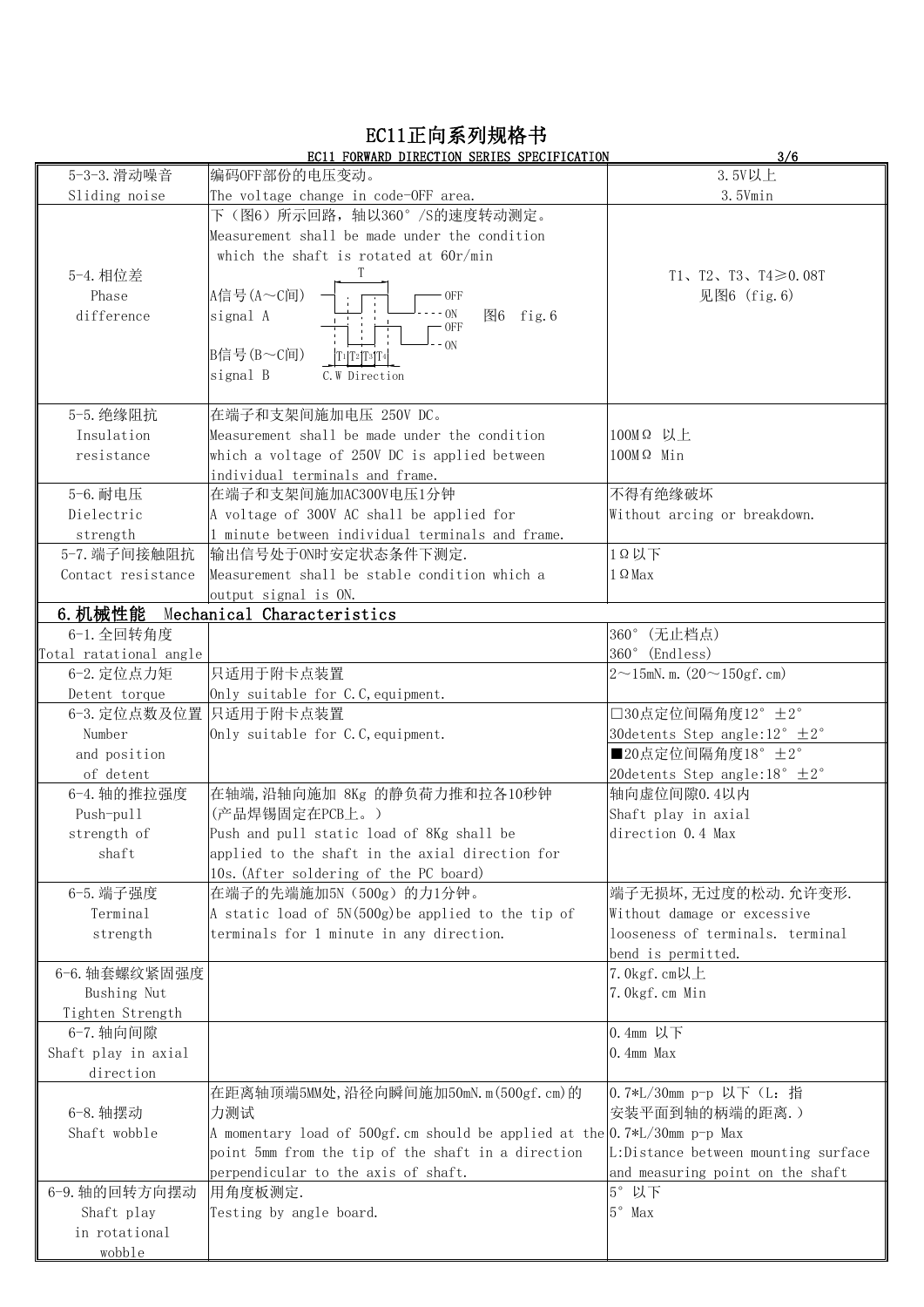#### EC11正向系列规格书

#### EC11 FORWARD DIRECTION SERIES SPECIFICATIO 4/6

|               | 耐久性能 Endurance Characteristics                                 |                                              |
|---------------|----------------------------------------------------------------|----------------------------------------------|
| 项目            | 条件                                                             | 规格                                           |
| <b>ITEM</b>   | CONDITIONS                                                     | SPECIFICATIONS                               |
|               | 在无负荷条件下轴以600~1000周/小时速度回转,                                     | ■在力矩≤100gf.cm时30,000±200周                    |
|               | 一日连续5000~8000次.                                                | 30,000 $\pm$ 200cycles per below 100gf.cm.   |
|               | The shaft of encoder shall be rotated at a speed of            | □在力矩>100gf.cm时15,000±200周.                   |
| 7-1. 回转寿命     | $600 \sim 1000$ cycles/H without electrical load, after with   | $ 15,000 \pm 200$ cycles per above 100gf.cm. |
| Rotational    | measurements shall be made.                                    | 振荡 t1,t3≤5mS.突跳 t2≤3mS.                      |
| life          | (5000 to 8000 continuous cycles for 24 hours.)                 | 尚余有轻微定位感.                                    |
|               |                                                                | 端子间接触阻抗200Ω以下                                |
|               |                                                                | Chattiring t1,t3≤5mS.Bounce t2≤3mS.          |
|               |                                                                | Detent feeling has to remains                |
|               |                                                                | Contact resistance 200 Ω Max                 |
|               | 温度40±2℃,湿度90~95%的恒温恒湿槽中放置96±4                                  | 所有项应满足初期规格                                   |
|               | 小时后, 在常温、常湿中放置1.5小时后测试.<br>The                                 | Specifications in clause                     |
| 7-2. 耐湿性      | encoder shall be stored at temperature of 40 $\pm 2^{\circ}$ C | all items is shall be                        |
| Damp heat     | with relative humidity of 90% to 95% for $96 \pm 4H$           | satisfied.                                   |
|               | in a thermostatic chamber. And the encoder shall               |                                              |
|               | be subjected to standard atmospheric conditions                |                                              |
|               | for 1.5H, After which measurements shall be made.              |                                              |
|               | 温度85±3℃的恒温箱中放置96±4小时,                                          | 所有项应满足初期规格。                                  |
|               | 常温、常湿放置1.5小时后测试.                                               | Specifications in clause                     |
| 7-3. 耐热性      | The encoder shall be stored at a temperature of                | all items is shall be                        |
| Dry heat      | $85±3°C$ for 96±4H in a thermostatic chamber. And              | satisfied.                                   |
|               | then the encoder. shall be subjected to standard               |                                              |
|               | atmospheric conditions for 1.5H, After which                   |                                              |
|               | measurements shall be made.                                    |                                              |
|               | 温度-40±3℃的恒温箱中放置96±4小时,                                         | 所有项应满足初期规格。                                  |
|               | 常温、常湿放置1.5小时后测试.                                               | Specifications in clause                     |
|               | The encoder shall be stored at a temperature of                | all items is shall be                        |
| 7-4. 低温特性     | $-40\pm3$ °Cfor 96 $\pm4$ H in a thermostatic chamber.And      | satisfied.                                   |
| Cold          | then the encoder. shall be subjected to standard               |                                              |
|               | atmospheric conditions for 1.5H, After which                   |                                              |
|               | measurements shall be made.                                    |                                              |
|               | 槽焊 Dip soldering.                                              | 不得有绝缘体的破损、变形、                                |
| 7-5. 焊锡耐热性    | 使用基板: t=1.6mm的单面覆铜板.                                           | 接触无异常.                                       |
| Resistance    | Printed wiring board:single-sided copper clad                  | Electrical characteristics                   |
| to Soldering  | laminate board with thickness of 1.6mm.                        | shall be satisfied No                        |
| heat          | 预热:基板表面温度100℃以下,时间1分钟以内.                                       | mechanical abnormality.                      |
|               | Preheating:1. Surface temperature of board:100℃.               |                                              |
|               | or less 2. Preheating time: within 1 minute.                   |                                              |
|               | 焊接:温度260±5℃或以下,时间3秒以内.                                         |                                              |
|               | Soldering:Solder temperature:260±5℃ or less                    |                                              |
|               | Immersion time: within 3S                                      |                                              |
|               | 手焊 Manual soldering.                                           |                                              |
|               | 温度300℃以下,时间3秒以内.                                               |                                              |
|               | Bit temperature of soldering iron:300°Cless than               |                                              |
|               | Application time of soldering iron: within 3S                  |                                              |
|               | 端子在260℃±5℃温度的焊锡槽内浸锡3秒±0.5秒.                                    | 浸渍面须有75%以上焊锡附着                               |
| 7-6. 焊锡性      | The terminals shall be immersed into solder bath               | A new uniform coating of                     |
| Solderability | at 260°C for $3S \pm 0.5S$ .                                   | solder shall cover75% minimum                |
|               |                                                                | of the surface being immersed.               |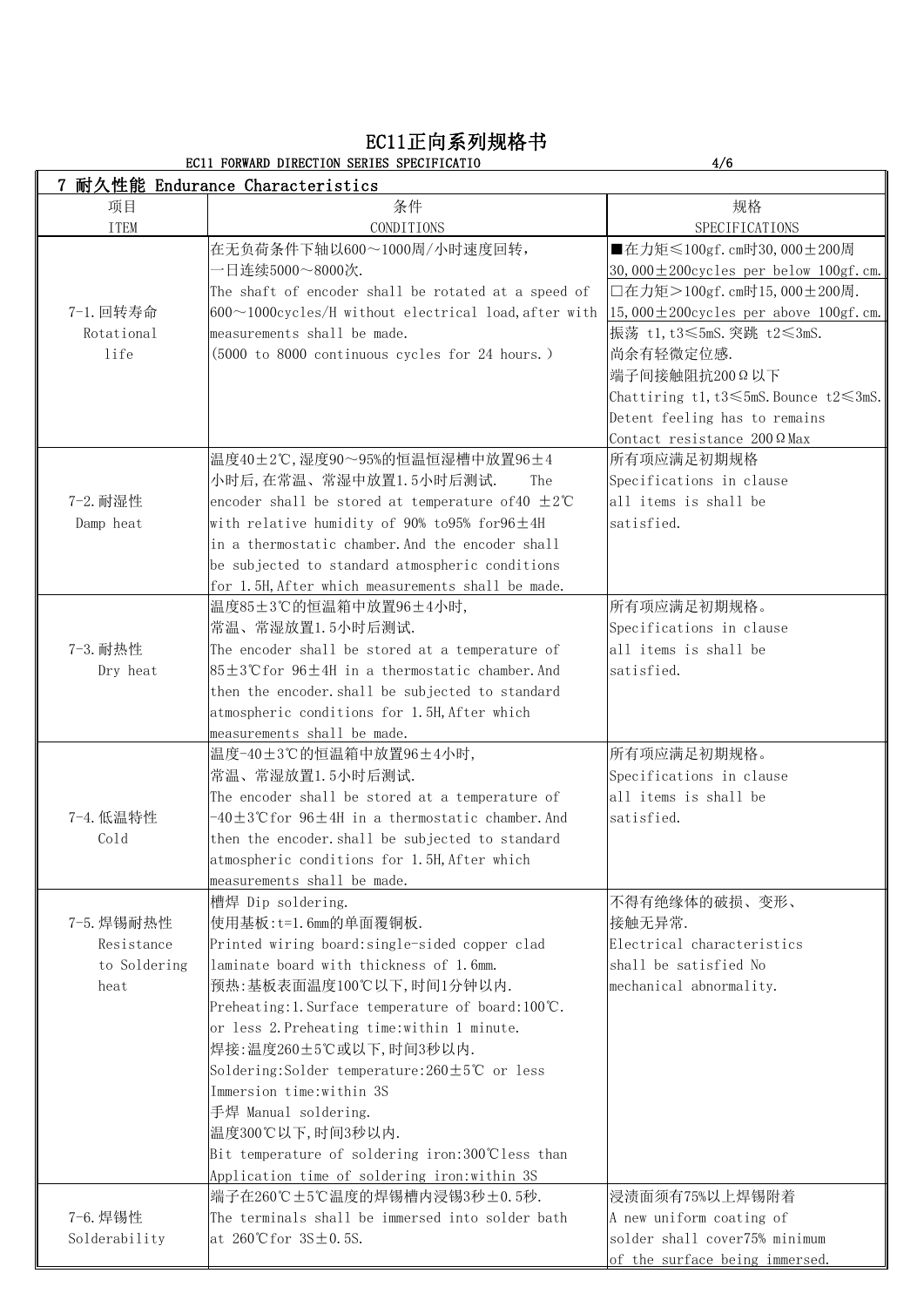## EC11正向系列规格书

#### EC11 FORWARD DIRECTION SERIES SPECIFICATION 5/6

|                           | <u>ECII FORWARD DIRECTION SERIES SPECIFICATION</u>                                           | <u> 57 Q</u>                                      |
|---------------------------|----------------------------------------------------------------------------------------------|---------------------------------------------------|
| 推动开关部分Push Switch Portion |                                                                                              |                                                   |
|                           | 备注: 以下规格适用于EC11编码器带开关系列.                                                                     |                                                   |
|                           | Note: The following specification is only suitable for the one type with switch construction |                                                   |
| of RE11 encoder series.   |                                                                                              |                                                   |
| 1. 额定值 Rating             |                                                                                              |                                                   |
| 1-1. 额定电压                 |                                                                                              |                                                   |
| Rated voltage: DC 5V      |                                                                                              |                                                   |
| 1-2. 最大额定电流 (阻抗负载)        |                                                                                              |                                                   |
|                           | Maximum operating current (resistive load):10mA Max                                          |                                                   |
|                           | 2. 电气性能 Electrical Characteristics                                                           |                                                   |
| 项目                        | 条件                                                                                           | 规格                                                |
| <b>ITEM</b>               | CONDITIONS                                                                                   | SPECIFICATIONS                                    |
| 2-1. 接触电阻                 | 用DC 5V 1mA 电压测定.                                                                             | $\leq 100$ m $\Omega$                             |
| Contact                   | Voltage test at DC 5V 1mA.                                                                   | $100 \text{m} \Omega \text{ or } \text{less}$     |
| resistance                |                                                                                              |                                                   |
| 2-2. 绝缘阻抗                 | 在端子和安装板间施加电压 250V DC.                                                                        |                                                   |
| Insulation                | Measurement shall be made under the condition                                                | 100MΩ 以上                                          |
| resistance                | which a voltage of 250V DC is applied between                                                | $100M\Omega$ Min                                  |
|                           | individual terminals and bushing and plank.                                                  |                                                   |
| 2-3. 振荡                   | 以1秒钟1往返(OFF-ON-OFF)按压动作.                                                                     | $\leq 10$ mS                                      |
| Bouncing                  | Shaft shall be push at 1 cycles/s (OFF-ON-OFF)                                               | 10mS or less                                      |
| 2-4. 耐电压                  | 在端子和安装板间施加AC300V电压1分钟                                                                        | 不得有绝缘破坏                                           |
| Dielectric                | A voltage of 300V AC shall be applied for 1 minute                                           | Without arcing or breakdown.                      |
| strength                  | between individual terminals and bushing and plank.                                          |                                                   |
| 3 机械性能                    | Mechanical Characteristics                                                                   |                                                   |
| 3-1. 开关电路                 |                                                                                              | 单极单投(按压ON)                                        |
| 接点数                       |                                                                                              | Single pole and single throw                      |
| Switch circuit and        |                                                                                              | (push ON)                                         |
| number of pulse           |                                                                                              |                                                   |
| 3-2. 开关动作力                | 在轴端, 沿轴向施加的按压力.                                                                              |                                                   |
| Operation                 | Push static load to the shaft in the axial                                                   | $500 \pm 200$ gf                                  |
| fore of switch            | direction                                                                                    |                                                   |
| 3-3. 开关移动量                |                                                                                              | $\blacksquare$ 0.5 $\pm$ 0.3 mm                   |
| Travel of switch          |                                                                                              | $\Box$ 1.5 $\pm$ 0.5 mm                           |
|                           | 4 耐久性能 Endurance Characteristics                                                             |                                                   |
|                           | 在无负荷条件下沿轴向施以1Kgf以下的力, 以600次/小时                                                               | ■30,000±200次. (0.5行程)                             |
|                           | 的速度按压。                                                                                       | $ 30,000 \pm 200$ cycles. $(0.5$ Travel)          |
|                           | Push 1Kgf to the shaft of encoder in the axial                                               | □15,000±200次. (1.5行程)                             |
| 4-1. 按压寿命                 | direction under non-load conditions, and with a speed                                        | $ 15,000 \pm 200$ cycles. (1.5 Travel)            |
| Push-life                 | $ $ of 600 times/hour.                                                                       | 接触电阻: ≤200mΩ. 其它应满足初期规格.                          |
|                           |                                                                                              | Contact resistance: $200 \text{m}\Omega$ or less. |
|                           |                                                                                              | Specification in clause shall                     |
|                           |                                                                                              | be satisfied.                                     |